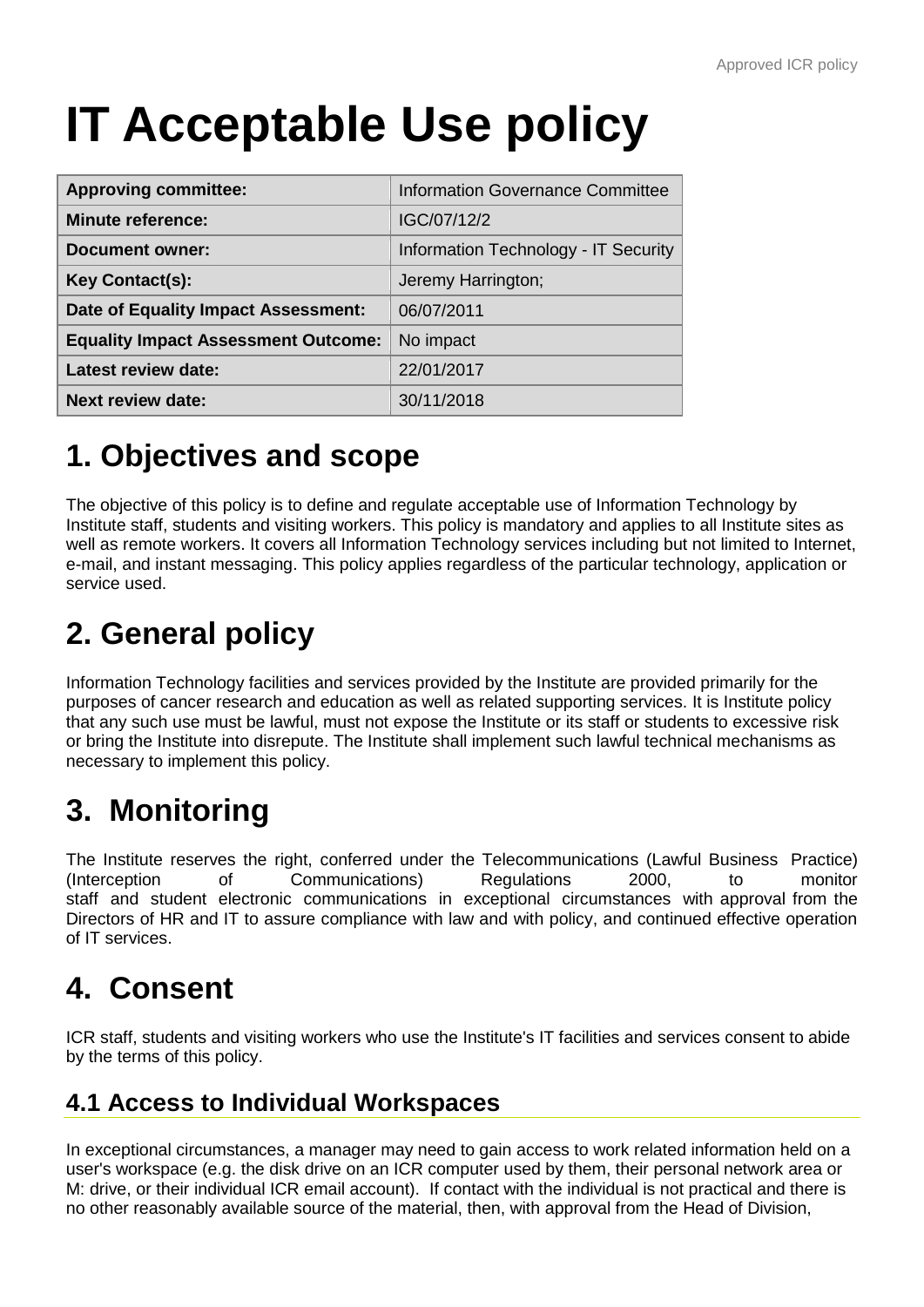Corporate Director or their nominated deputies the appropriate IT staff will assist the manager to access the material. Reasons for this may include unscheduled staff absence from the office or other operational necessity. Personal material identifiable as such will not be looked at unless it relates directly to the material required.

Where a staff member has left the employment of the ICR, the same may also apply. However managers should always ensure that work-related information and emails are made accessible before staff and students leave.

Access may also be required where there is a reasonable belief that material held is required to assist an investigation under ICR policy or at the request of an external agency including audit, and cannot be otherwise obtained. In such cases, the agreement of both the HR Director and the IT Director is required.

#### **4.2 Cookies**

ICR's websites and web applications may use cookies for web analytics services. Cookies, which are text files, are placed on your computer for the purpose of evaluating the use of ICR websites and web applications in order for us to provide a better user experience.

The information generated by the cookie about your use of the ICR's websites and web applications is transmitted to and stored by ICR on our servers. This includes your IP address. This is not associated with your personal data held by ICR. We may also transfer this information to third parties where required to do so by law, or where such third parties process the information on ICR's behalf. This may include the transfer of information to a third party outside the EEA.

### **5. Allowed personal use**

Limited and reasonable personal use of Institute's IT services is allowed in accordance with Institute policies provided it is legal, does not and is not seen to be bringing the Institute into disrepute, and does not affect the job responsibilities of the individual in particular or the mission and objectives of the Institute in general. In the first instance "reasonable use" is to be determined and communicated by line managers having due regard to legitimate expectations of staff and students and the interests of the Institute. Any disputes between individuals and their line managers are to be handled in accordance with the relevant Institute policies.

Such constraints on allowed personal use will include use of the web, social networking sites, video or music sites, or other Internet sites. Such personal use should not be conducted in areas open to or viewable by the general public, patients or visitors to the Institute.

# **6. Explicitly forbidden use**

The following activities or uses of Institute IT facilities and services are forbidden and should be promptly reported to the HR Director for investigation. Where management has reasonable cause to suspect illegality, the matter should be treated as an Information Security incident, and the Policy for Information Security Incidents and Computer Forensics Management invoked.

#### **a. Illegal activities**

i. Any activities that are illegal under UK law, including but not limited to activities related to terrorism, child pornography, or incitement to violence. The Institute is also legally obliged to adhere to provisions of the Statutory Duty to Prevent. This list is not exhaustive and it is individuals' responsibility to ensure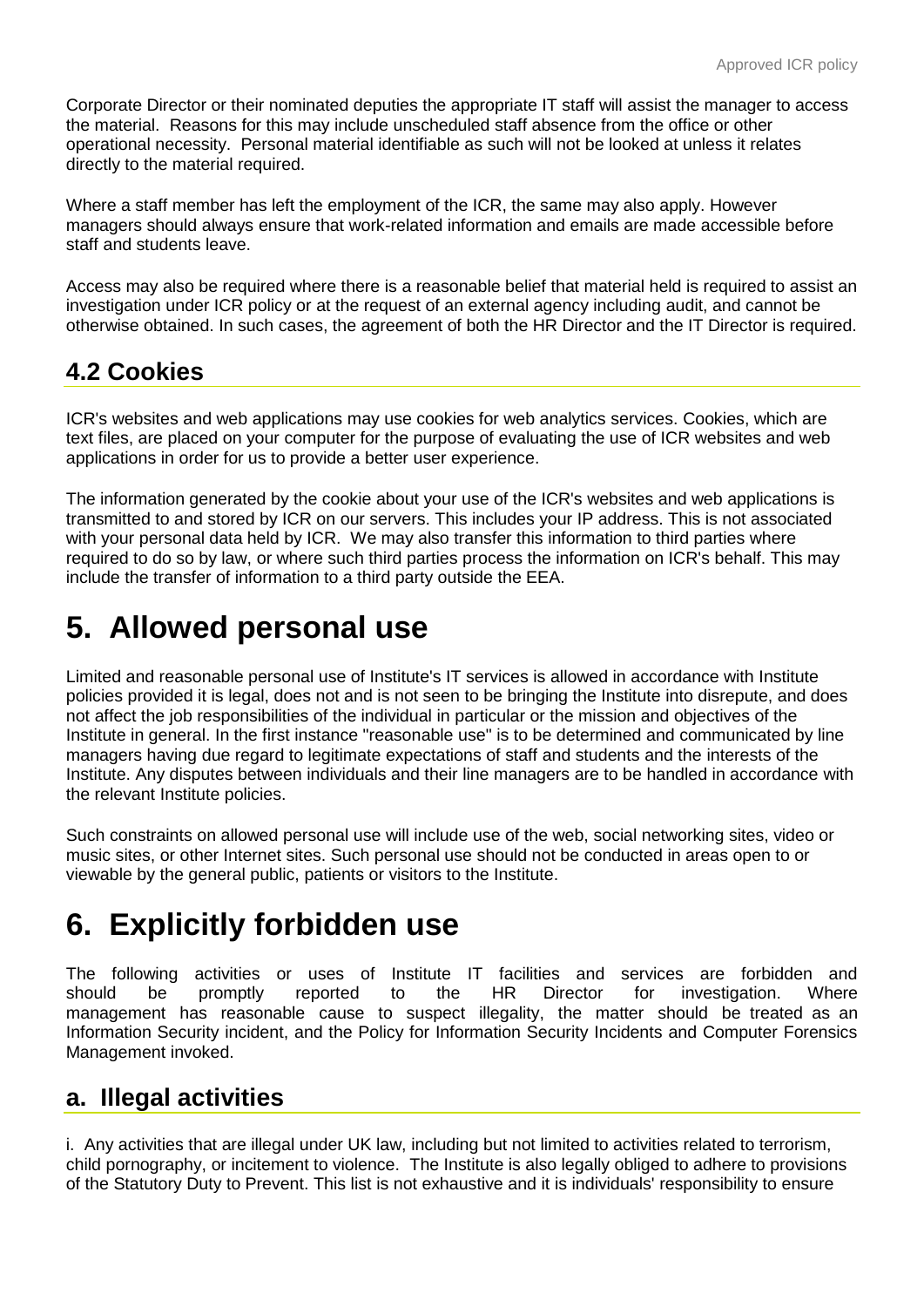compliance with applicable laws. In most serious cases (e.g. terrorism, child pornography) the Institute and its officers have legal obligations to report reasonable suspicions to the police.

ii. Creation or distribution of libellous or defamatory messages or

statements concerning any individual.

iii. Creation, access to or distribution of obscene, indecent, bullying, harassing or grossly offensive material.

iv. Creation or distribution of any malicious computer code, scripts or

code intended to affect computer operations contrary to provisions of the Computer Misuse Act as amended.

v. Any activities that are likely to violate the relevant anti-

discrimination law and/or Institute policy or incitement to hatred including but not limited to discrimination on the grounds of race, ethnicity, gender, sexual orientation, disability and religious or political beliefs.

#### **b. Activities prohibited by ICR policy**

i. Any activities for personal commercial gain not disclosed and/or authorised by the Institute in writing in accordance with the relevant Institute policy.

ii. Unauthorised orders for goods or services or statements of intent on behalf of the ICR.

- iii. Unsolicited commercial or advertising material.
- iv. Creation or distribution of materials contrary to medical or animal ethics.
- v. Unauthorised or illegal duplication or distribution of any material

covered by copyright, including but not limited to software or publications, is prohibited. Staff and students must ensure that

any copying or duplication complies with the relevant licences and

legal requirements.

### **7. Use of e-mail, instant messaging and similar services**

Chain letters must not be circulated using Institute e-mail service. Institute e-mail must not be automatically forwarded to non-Institute e-mail addresses to avoid compromise of data protection and confidentiality requirements apart from manual forwarding of non-confidential e-mail which would not jeopardise our compliance with the relevant legal or business requirements.

### **8. Installation and modification of software**

Software installed on Institute IT systems (including personal computers) must not be modified without authorisation from a line manager or the IT Department. Software must not be installed on Institute IT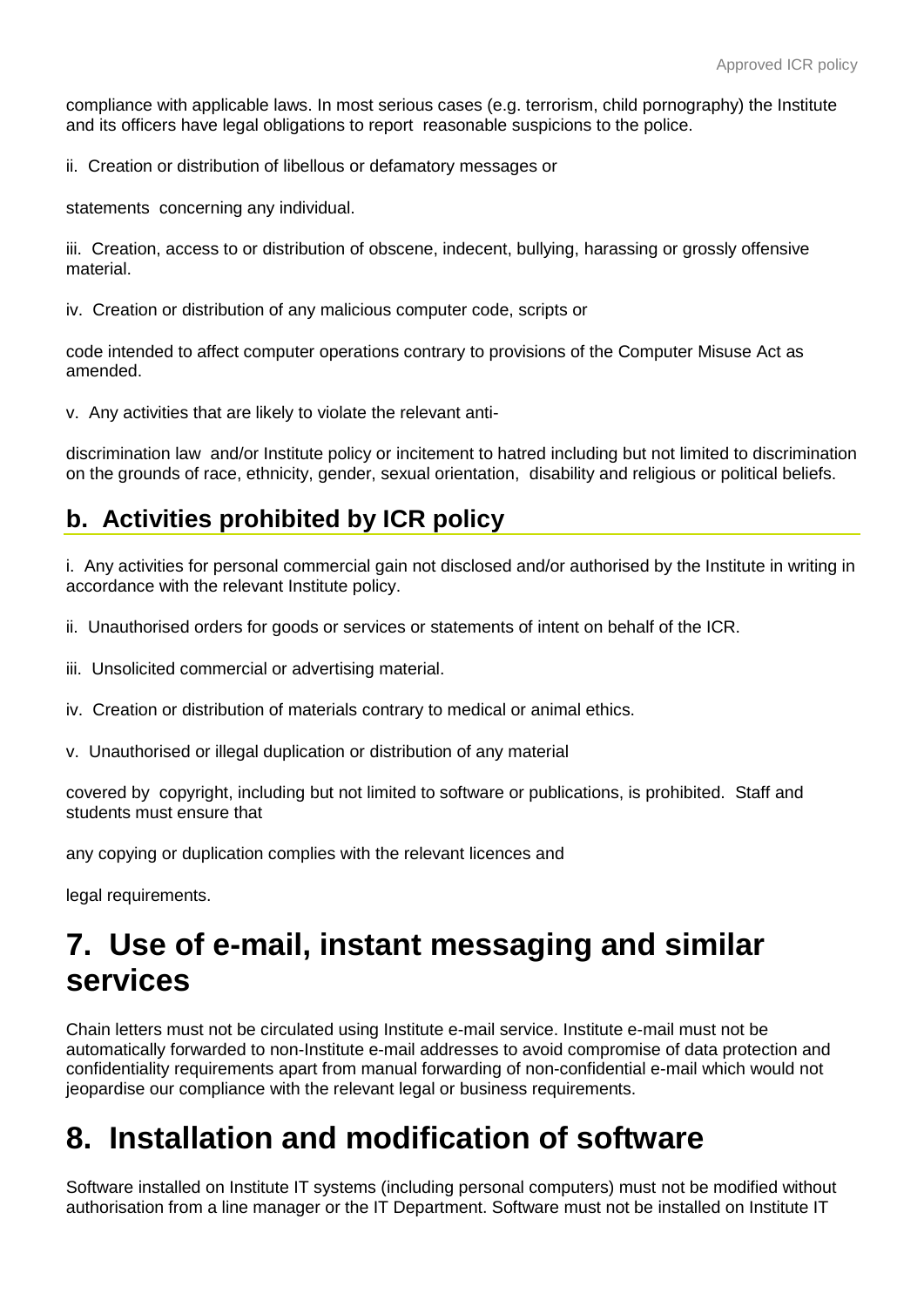systems (including personal computers) without authorisation from a line manager or the IT Department. Such installations must be in accordance with the ICR's software licensing policy.

### **9. IT management software**

IT management software installed on Institute systems, including but not limited to anti-virus and asset management software, must not be disabled, modified or tampered with.

### **10. Attachment of devices to Institute systems or network**

Attachment of any non-standard equipment must be notified to the IT Department and shall be subject to a risk assessment carried out by the IT Security Manager. In particular, modems, wireless and other networking equipment shall not be connected to the network other than by the IT Department.

# **11. Unauthorised access**

Unauthorised access or attempts to obtain unauthorised access to any Institute systems or data are forbidden.

### **12. Web presence**

Any web presence, including conventional web publishing, micro-sites, social networking presence and related or similar services, relating to the work of the Institute and/or arising from activities funded wholly or in part, directly or indirectly by the Institute must be appropriately branded as ICR and must include standard links to the ICR web site. Branding must also include that of ICR's partners in any work or collaboration, in accordance with any relevant agreements or contracts.

Web publishing will normally be via the ICR web site content management system. Use of any other means of web publishing shall require a valid scientific or business rationale which must be approved by the Divisional or Department Head and must be registered with the ICR Webmaster.

### **13. Enforcement**

Violation of this policy may lead to disciplinary proceedings up to and including dismissal and/or legal action in accordance with the law.

# **14. Policy Compliance Monitoring**

All divisions should ensure that they are able to demonstrate compliance to the principles of

this policy by implementing appropriate procedures, processes and frameworks.

#### **Minimum Compliance Monitoring Expectations:**

- As part of the IT induction process, new staff members will be made aware of this policy.
- IT will ensure this policy is updated as required following Internal, Legal & Technological changes.